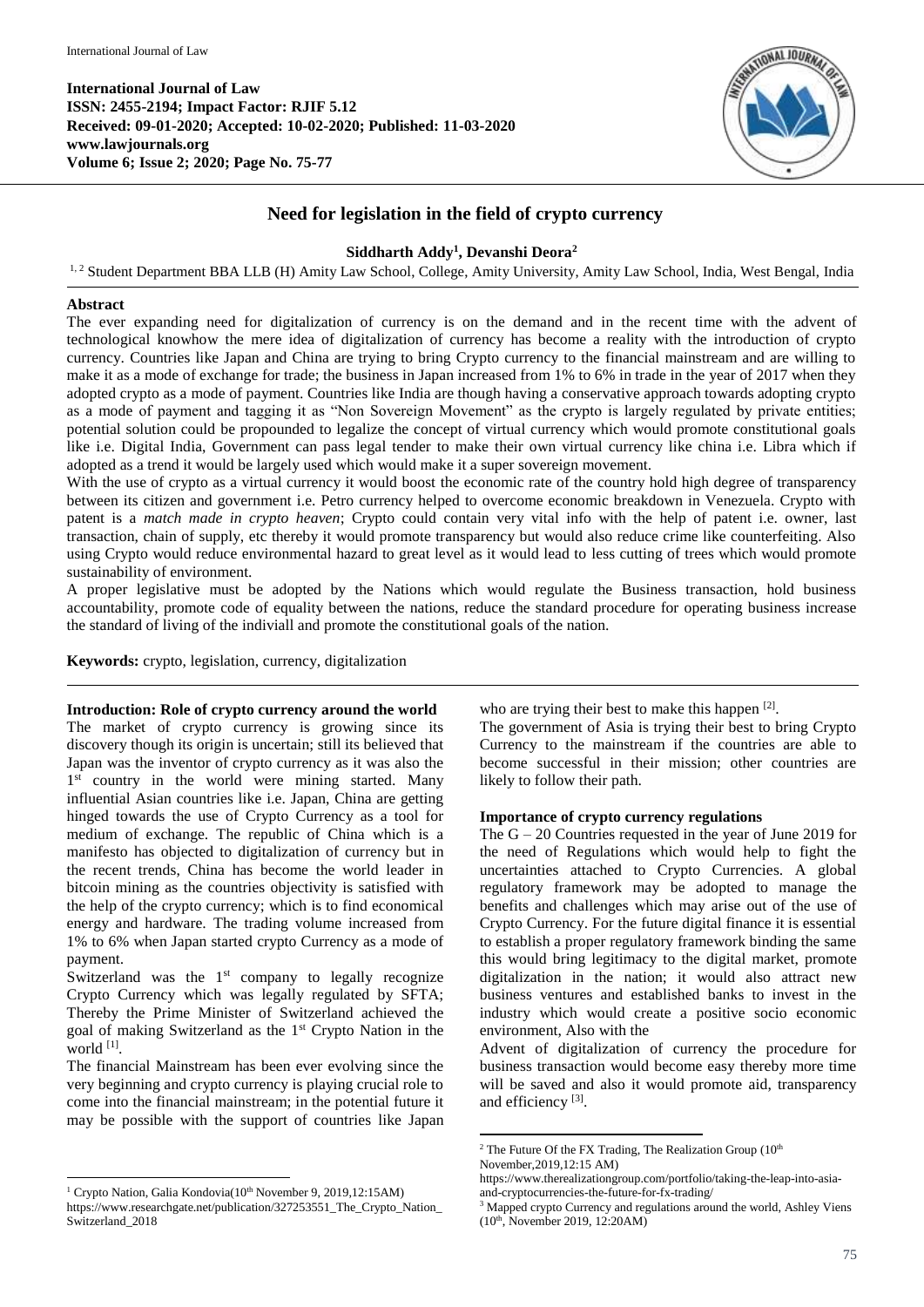#### **Example**

In Syrian refugee camps in Lebanon in 2015 people used cards/ vouchers to buy goods from local market; it was the  $1<sup>st</sup>$  time  $<sup>[4]</sup>$ .</sup>

Venezuela, a federal republic on the northern coast of South America is all in crypto news from a last couple of months just after launching its oil-backed crypto currency — Petro (PTR). The country is hoping that the new crypto coin will help it evade U.S. budgetary sanctions and save the Venezuela from crisis restore the doomed economy.

- **Means of Exchange:** It may be used to purchase goods or services and will be redeemable for fiat money and other crypto assets or crypto currencies through digital exchange houses.
- **Digital Platform:** It can perform the functions of digital representation of goods and/or raw materials (ecommodity) and the creation of other digital instruments for national and international trade
- **Savings and Investment Facility:** Petro will be available for free exchange in electronic exchange houses (exchanges) around the world and will have the necessary characteristics to carry out direct exchanges (Atomic Swaps) in a safe manner and in accordance with the Venezuelan legal framework.

Venezuela as country is in state which is doing anything to save its economy. Launching the Petro token is the idea from the same like  $[5]$ . They want to make Petro as an instrument for Venezuela's economic stability and financial independence

### **Is Crypto Currency a Non Soverign Movement?**

Crypto currency was at hype when numerous investors were investing in the chain of bitcoin in search for lucrative returns; when the Government setup a panel for judging the standards of the legalization for the blockchain technology, it was of the view to ban all the virtual currency i. e. Litcoin, bitcoin, etc and also recommended to attract penal provisions to it, therein any individual who was found having the possession, investing in the virtual currency will be imprisoned up to 10 years or fine or both. The RBI further issued a legal notice informing the banks not to take part in any of the transactions related to crypto currency. Start-ups and enthusiasts feel it 'also a direct violation of Article 19(1) (g) which gives them the fundamental right of freedom to business in any sector or trade.

It tagged virtual currency as a ''non sovereign movement'' stating that is it highly regulated by private entities.

Though in view of the youth crypto currency is of sacrosanct use as it can contain several information with it i.e.:- transaction between parties, owner, supply chain etc thereby use of bitcoin would build Transparency of transaction between the parties and by patenting it would make it legally binding.

Further, government can pass legal tender to make its own

1

digital currency to satisfy the needs of the present and future generation it would be beneficial for environment as less tress will be cut which would promote sustainability in the environment. Through crypto currency a new era of digitalisation is the nation would start which would promote the Constitutional goals like make in India.

The American social media company facebook proposed a digital currency named LIBRA which will launch in 2020. It was based on the ideology of "moving money around the world should be easy and cheap as the same manner as sending a text no matter how much the person earns  $[6]$ " If the very concept of Libra becomes successful and the trend is adopted by the potential investors in the industry it will not only be a *super sovereign movement* but also attract potential wealth in the economy which could create infrastructure development in the economy and also promote increased standard of living by creating employment opportunities.

#### **Lack of Legalisation in the Field of Block chain Technology**

If in any given economy/country crypto currency is seen with a tinge of doubt, it is because even though it has been given due importance and effort, it is not fully legalised and is unable to attain the security of people 100%. Any given currency of any given nation becomes a legally binding mode of exchange because it is backed by value equivalent to it and is also recognized by the concerned Government. Crypto currency like all other currencies needs the backing of a stabilized financial institution in the form of block chains.

Even after being digitally strong, India is unable to welcome crypto currency with open arms because of the absence of legislation with respect to crypto currencies and blockchain. The legal systems have no provisions to protect the citizens of India from any kind of fraud relating to Crypto currency. The Indian Government has not killed the existence of Crypto currency in India directly but has choked it by cutting of the supply of air by banning Banks, financial institution and non-financial institutions from trading in them and supporting any transaction related to them.

The need for legalization of such block chains is daunting because these informations might be misused or hacked. If these are legalized, there would rules to follow, restrictions to be kept and punishments to be served for misconduct. The absence of legislations in the field of crypto currency and block chain makes the investors of the country unsure of trading in crypto currency as there is no legislation to protect them against the crimes which might take place.

On 29<sup>th</sup> July 2019, the Parliament passed the Banning of Unregulated Deposit Scheme Bill which banned the deposit in the form of Initial Coin Offering (ICO) too [7].

Thus in India at present there is no law taking full care of crypto currency under any heading. It therefore has no trust of smart investors. It is making India loose a great hand in strengthening its economy as countries like USA, Canada, Japan, Singapore, Russia, Italy, etc who have accepted crypto currency with friendly take has flourished a lot in economy in recent years.

1

https://www.visualcapitalist.com/mapped-cryptocurrency-regulationsaround-the-world/

<sup>4</sup> Inside Jordan Refugee Camp that runs on blockchain, Russ Juskalian, MIT Review  $(10<sup>th</sup>$  November, 2019, 12:50 AM)

https://www.technologyreview.com/s/610806/inside-the-jordan-refugeecamp-that-runs-on-blockchain/

<sup>5</sup> Will Venezuela new crypto currency petro help to boost economy?, Atul Vatsa (10<sup>th</sup> November, 2019, 1:00 AM) https://www.quora.com/Will-Venezuelas-new-cryptocurrency-Petro-help-to-fix-its-economy

 $6$  Libra For Everyone, Libra $(11<sup>th</sup>$  November, 2019, 8:30 PM)

https://libra.org/en-US/

<sup>7</sup> The Banning of Unregulated Deposit Scheme Bill, 2019, PRS Legislative Research, (29<sup>th</sup> Jan, 2020) https://prsindia.org/billtrack/banningunregulated-deposit-schemes-bill-2019